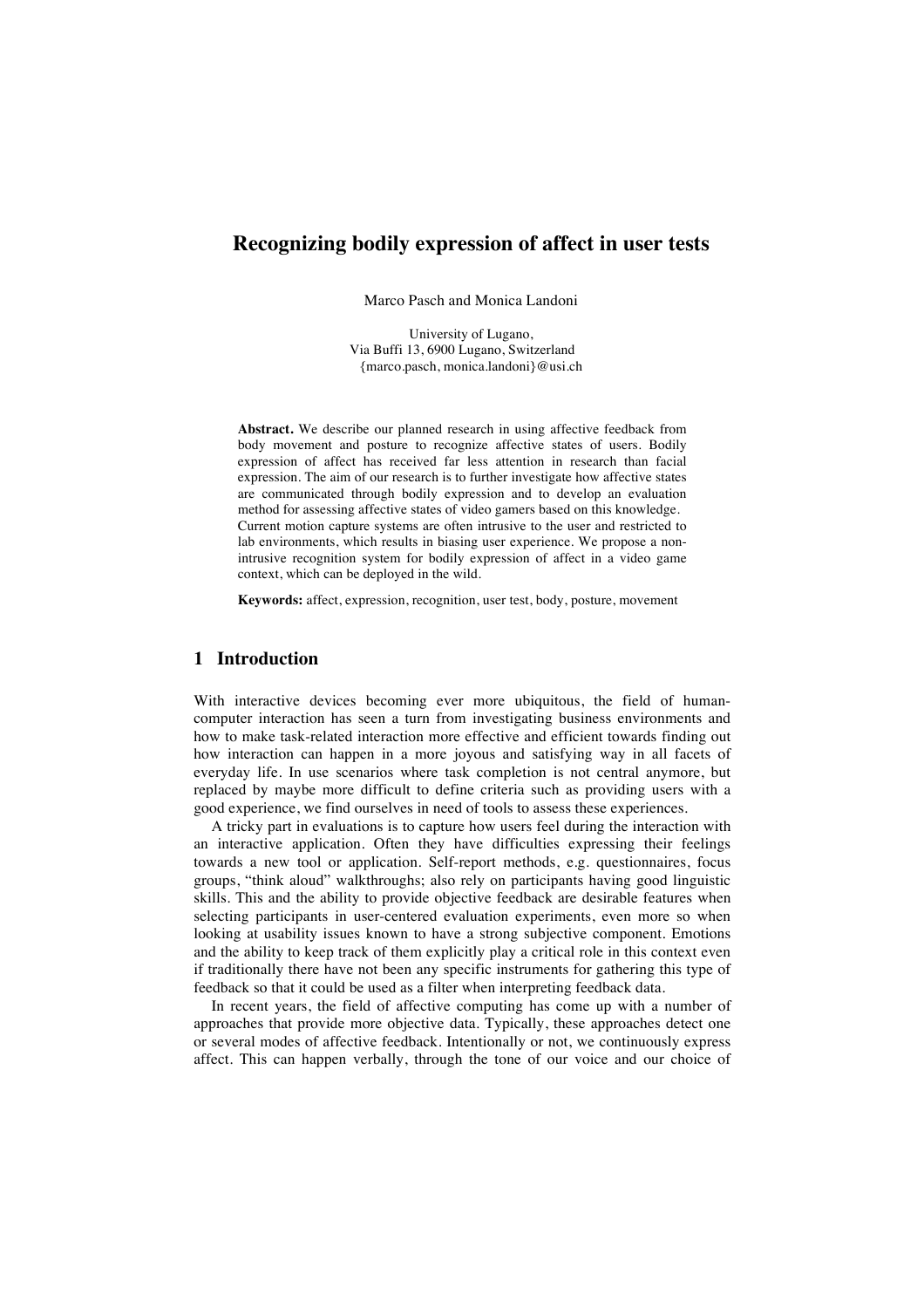words, as well as non-verbally, through our facial expressions, posture, gestures, amongst others [1]. Also physiological data like heart rate or skin conductance have been used to infer the affective state of the user. As social beings, it comes natural to us to also read the affective states of the people around us. Automatically recognizing a person's affective state is still one of the big challenges in affective computing.

Of the non-verbal channels, facial expressions have received the most attention in research. We now have a good knowledge of how individual facial muscles work together to form an expression and how others perceive expressions. Less is known on how affect is communicated through postures and bodily movements.

## **2 Background**

The research described here mainly touches on two research areas. One is user experience research, in particular methods for assessing the user experience. The other is non-verbal expression of affect, a sub-field of affective computing.

### **2.1 Assessing user experience**

There is no consensus on the definition of user experience. Instead, it appears more useful to see it as an umbrella term for a variety of different needs [2] and a number of different sets of needs have been proposed [3, 4, 5, 6, 7].

McCarthy and Wright [3] argue that user experience should consider the emotional, intellectual, and sensual aspects of our interactions with technology. Technology is more than just a means to an end in that we do not just use technology; we live with it. They also see an interdependence between a technology and the experience that it co-shapes. An experience has no final state, there are continuously sense-making processes happening like anticipating, connecting, interpreting, reflecting, appropriating, and recounting.

Jordan [4] distinguishes a different set of needs, which he labels pleasures: Physical pleasure refers to the body and senses; social pleasure represents relationships with family, friends, co-workers, etc. Psychological pleasure refers to emotional and cognitive processes in the mind, e.g. doing something engaging. Ideological pleasure represents tastes and values. Jordan states that some of the pleasures are universal, while some are specific to culture and context.

As definitions of user experience and its constituents vary significantly, it is useful to look at how empirical studies of user experience interpret and operationalize it. In a recent review of such empirical studies, Bargas-Avila and Hornbæk [8] find that the most frequently investigated dimensions within user experience are emotions, enjoyment and aesthetics.

Methods for assessing the user experience can be first and foremost distinguished by whether they are based on subjective self-report of users or obtained from objective measurements of users engaging with an interactive application.

The subjective user experience can be obtained through verbal and non-verbal methods. In practice, most evaluations rely on verbal methods, such as postexperimental interviews and questionnaires. A more recent development are non-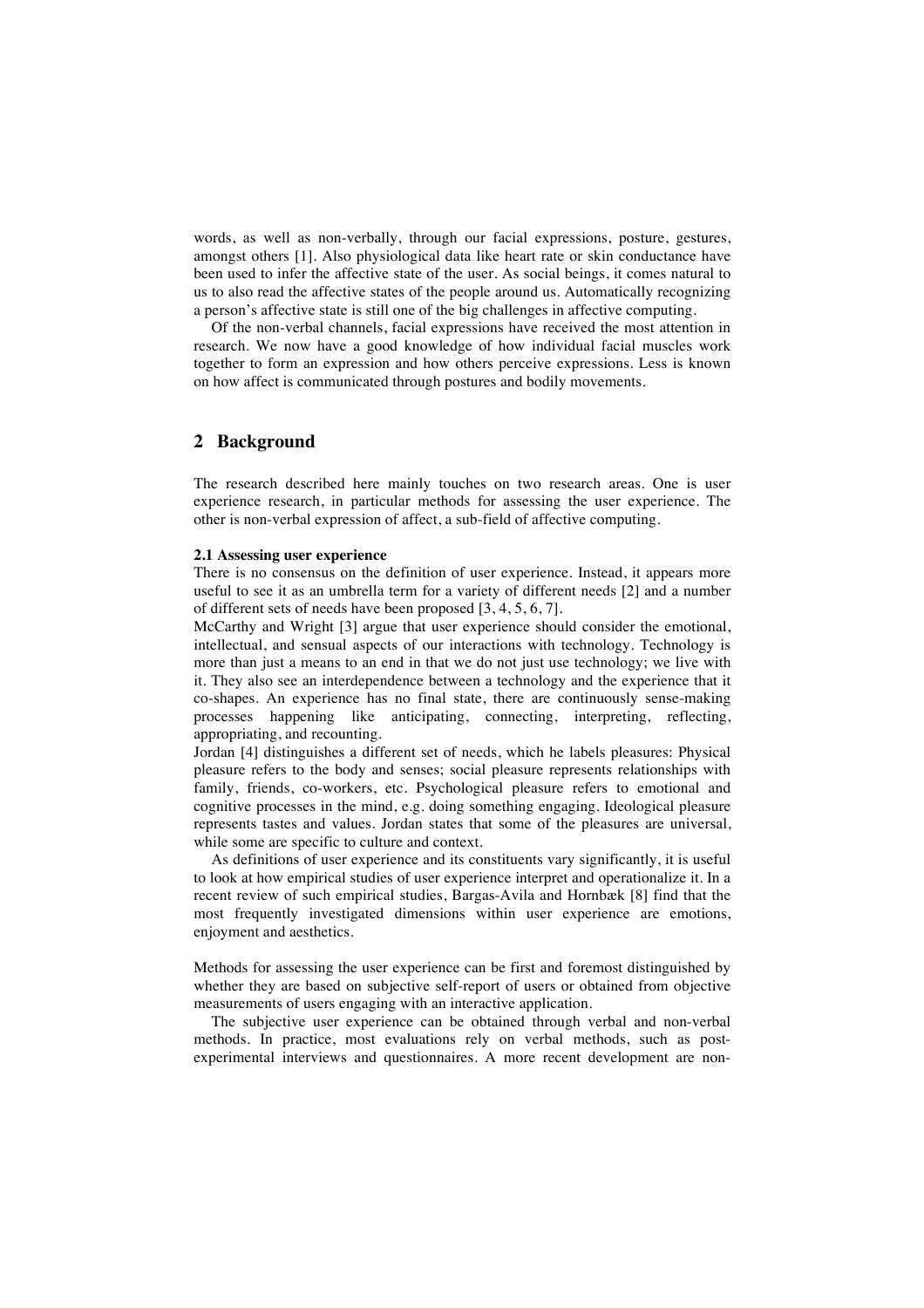verbal methods. One example is the use of a slider [9] used as a physical manifestation of a Likert scale ranging from very positive to very negative. Users are instructed to continuously use it to express their emotional state during interaction. Another approach aims at improving affective feedback from children. As part of an evaluation children are asked to prepare drawings in which they express their experience [10]. Afterwards experts review the drawings.

Objective measurements include data from observations of the users' behavior, physiological data, facial and bodily expressions, and voice. Behavior can be assessed by e.g. measuring the performance of the user in terms of speed required for tasksolving, measuring how often and with how much force the user clicks the mouse or punches keys, or by measuring the eye gaze of the user. In particular eye gaze is a popular measure for getting an idea which of the items on screen catch the attention of the user. Physiological data from measuring heart rate, skin conductance, and others allows inferences on arousal states of users and whether their valence is positive or negative. Often several measures are combined and data fusion algorithms are applied to get a more stable assessment of users' affective states. Yet to date, such objective measurements are not used widely in practice.

#### **2.2 Bodily expression of affect**

When we look into research on non-verbal expression of affect, the vast majority of studies focus on facial expressions. We now have a fair understanding of how individual facial muscles contribute to an expression [11] and how expressions are perceived in terms of affect [12]. De Gelder [13] estimates that over 95 per cent of studies have used faces as stimuli for the assessment of emotional states. The remaining 5 per cent are split between human voice, other auditory signals, and the smallest number has looked into the body as a source for human communication of affect.

De Gelder then asks why researchers have not shown more interest in the body. It is by no means a new area of research and dates at least back to James' study of expression of body posture from 1932 [14]. One difficulty that arises from using the body as stimulus to study the expression of emotions is the fact that the human body is complex. The complexity stems from a big number of joints and all possible rotations around these joints that result in a large number of degrees of freedom. It can be argued that the complexity of the body is the reason why there exist no formal models for body postures as there are for facial expressions (e.g., the facial action coding system [15]).

Yet, studies into bodily expression of affect have shown that changes in affective states can be observed in changes in posture [16]. It has also been put forward that facial expressions can be deliberately manipulated for deceptive purposes. Bodily expressions are thought of providing a more honest image of a person's affective state, as we are not as aware of our bodily display as of our facial expressions. Also, the relationship between affective state and posture appears to be bidirectional. Riskind and Gotay [17] present evidence that the sheer posture of a person has influence on the mental state. In their study, subjects put in a hunched and threatened posture report greater stress than subjects put in a relaxed posture.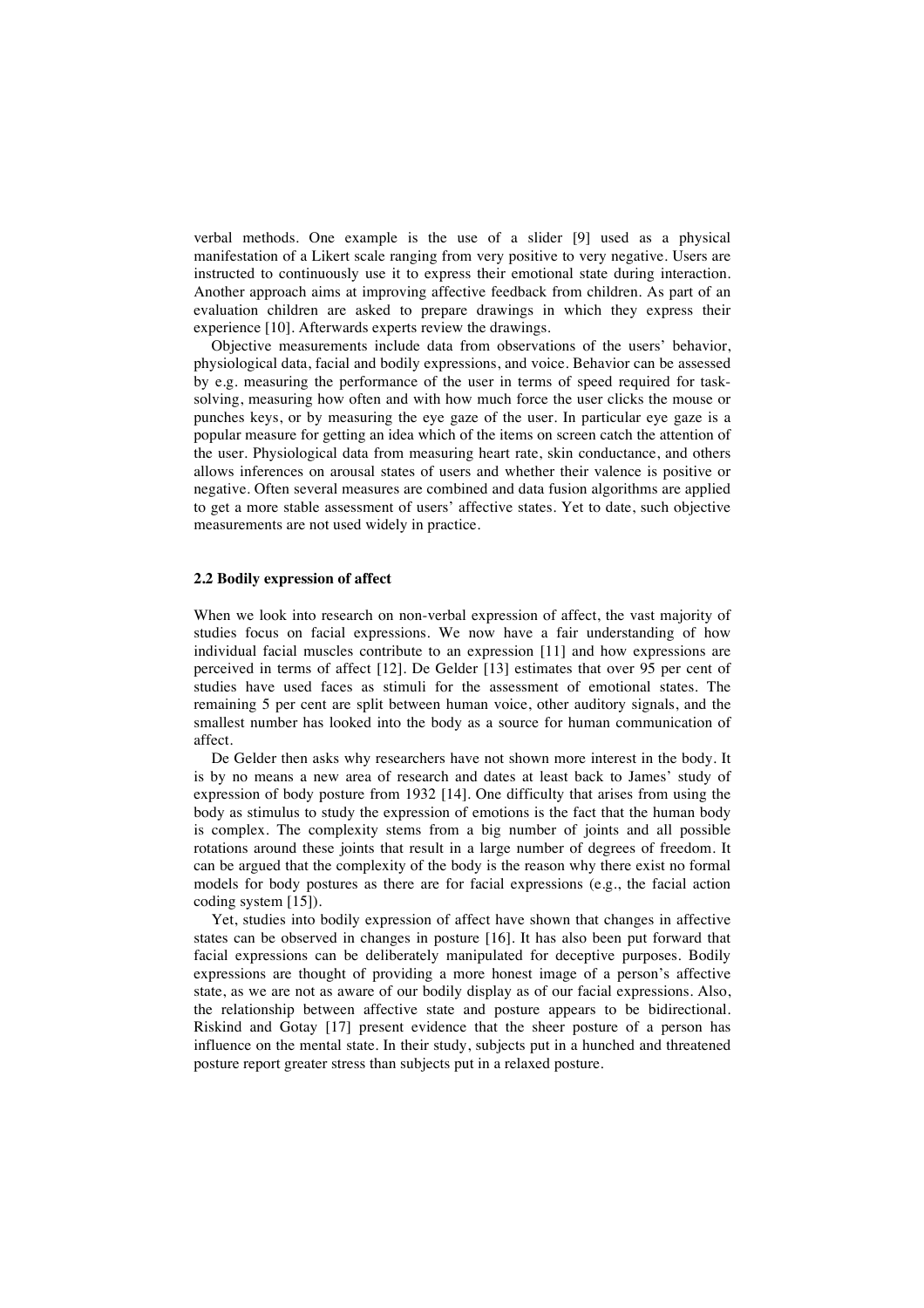In our own research, we investigated the movements of video-gamers playing Nintendo Wii Sports games [18]. We found movement patterns, which correspond to the strategies players used, based on their motivation for playing in the first place. Interviews revealed that some gamers are aware of changes in the way they move, depending on their current mood while playing.

Bianchi-Berthouze [19] investigated which types of body movements can be observed in the context of video games. In her model she distinguishes task-related movements (i.e. task-control, task-facilitating, and otherwise task-related), expression of affect, and gesturing for social interaction.

An issue within research on non-verbal expression of affect lies in the differences in methodology used in studies. This starts with the choice of emotion model. Calvo and D'Mello [20] note that even as researchers in affective computing try to remain agnostic to the different theories that have been put forward in emotion research their output is "rife with theoretical assumptions that impact their effectiveness." Some studies use Ekman's [21] model of basic emotions [22, 23] or a variation of it in that they either apply more [16, 24, 25] or fewer [26, 27] emotion labels. Other studies use dimensional models of affect or a component process model of emotion [28].

Most studies present observers with static body postures in form of images. As mentioned earlier, the human body is complex. A practical consequence of the complexity is that studies employ various techniques to limit the complexity and operate with small subsets of all physically possible postures. Postures can be chosen without a specific emotion in mind [14], participants can be asked to describe everyday situations [24] or to spontaneously perform postures after inducing emotional states [22], or participants' self-report can be measured [25]. Other studies use prototypical postures, depicting clearly defined emotions, either performed by actors [26, 27] or defined manually [23].

Also the type of stimulus is of importance. The DANVAS-POS set [29] shows people in various sitting and standing postures, with their faces painted over with a black marker so that facial expressions cannot be seen. James [14] used photographs of a mannequin. Most of the more recent studies use computer-generated stimuli, which comes with the big advantage that parameters such as visual appearance, posture, viewpoint, detail, and lighting, can be controlled.

Knowing how the different approaches influence outcomes (e.g., the agreement rates of observers on the emotion depicted in an image) could help us in assessing individual approaches and compare the outcomes. In one of our own studies [30], we investigated how the type of stimulus influences agreement rates and found that agreement rates varied for different levels of realism of the stimulus (a mannequin vs. a virtual human). Even if consolidation is not a central aim of the research presented here, outlining the variations in methodology raises awareness to be cautious when making decisions concerning the underlying emotion model, type of stimulus, and experiment design in general.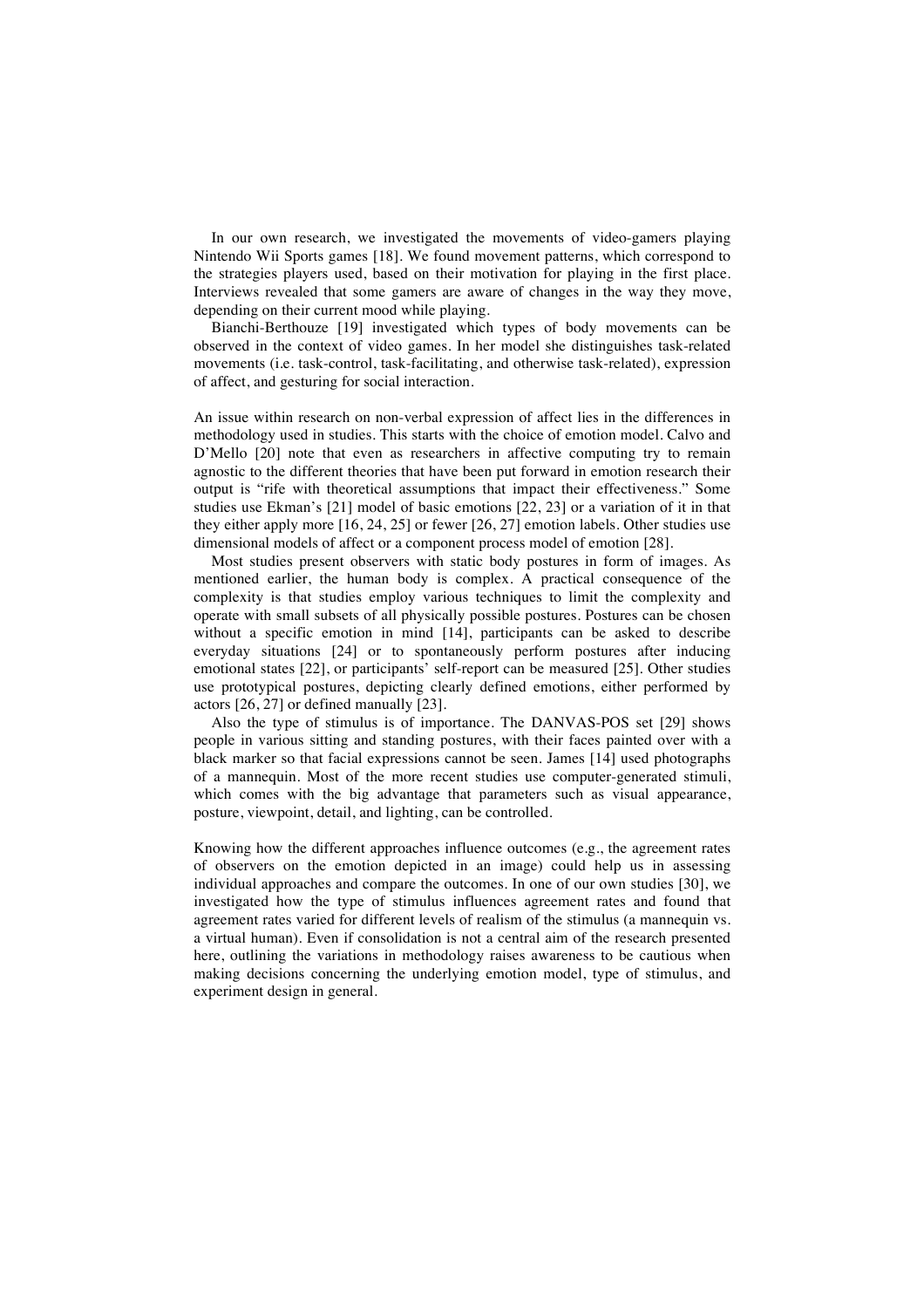### **3 Research Aims and Approach**

The main hypothesis of this research is that **affect can be recognized from static body posture and body movement for assessing the user experience.** 

A first step in proving the hypothesis is to build a recognition system that fulfills the following requirement: First, it must provide accurate information on posture and movements of the user. In the past, motion capture suits were used for this. These were either suits based on sensors placed on an exoskeleton or camera-based systems with visual markers that are placed on the user. Having worked with an exoskeleton type suit in a previous study investigating motivation and movement patterns of video gamers playing Nintendo Wii games [18], we have first hand experience on how intrusive exoskeleton suits are. Wearing such a suit heavily influences the affective experience of a user, which is certainly a thing one wants to avoid in a study on measuring affect. But also camera-based systems (e.g., Vicon) come with a disadvantage in that they are carefully calibrated into a room and moving them to a different location is labor-intensive. As a result, the use of camera-based system is limited to a lab environment. This is certainly a disadvantage when studying user experience and many researchers advocate the evaluation of systems that are meant to be used in everyday life should also be evaluated there and not in an (to the user alien) lab environment [31, 32]. We can conclude from this our requirements two and three: The recognition system has to be non-intrusive in order not to influence the user experience and it should be mobile and able to operate in a number of different settings.

The system we are currently building is based on the recently introduced Microsoft Kinect movement sensor. The Kinect sensor is a camera-based movement sensor, emitting an infrared grid and aggregating the reflected light into a skeleton representation of the body. It is fairly robust in terms of ability to function in changing (indoor) environments and totally non-intrusive for the user. As it is an optical system users do not have to wear specific clothes.

With this system we want to build a database of affective movements and postures. Most studies to date have only looked at static postures. With our recognition system we are able to also look at movements. As other studies have done before, we start with acted displays of affect. Exaggerated as they are, they facilitate recognition at an early stage. As the system matures we plan to move to more subtle displays of affect, which stem from test participants not instructed to display anything in particular, but simply asked to engage in a movement-based or active video game such as Nintendo Wii games, XBOX games including a Kinect sensor, or others. We believe that active video games allow us to observe a bigger variety of movements than in sedentary use scenarios.

A special focus of attention is to observe the interaction between two and possible more gamers. In her model on movement types, Bianchi-Berthouze [19] stresses that affect expression facilitates social interaction. The Kinect sensor and its analytical software are able to track several people at a time. This gives us the opportunity to study in detail what kind of affective expressions we can observe and how they influence and regulate the social interaction of gamers in various scenarios (e.g., collaborative vs. opposed).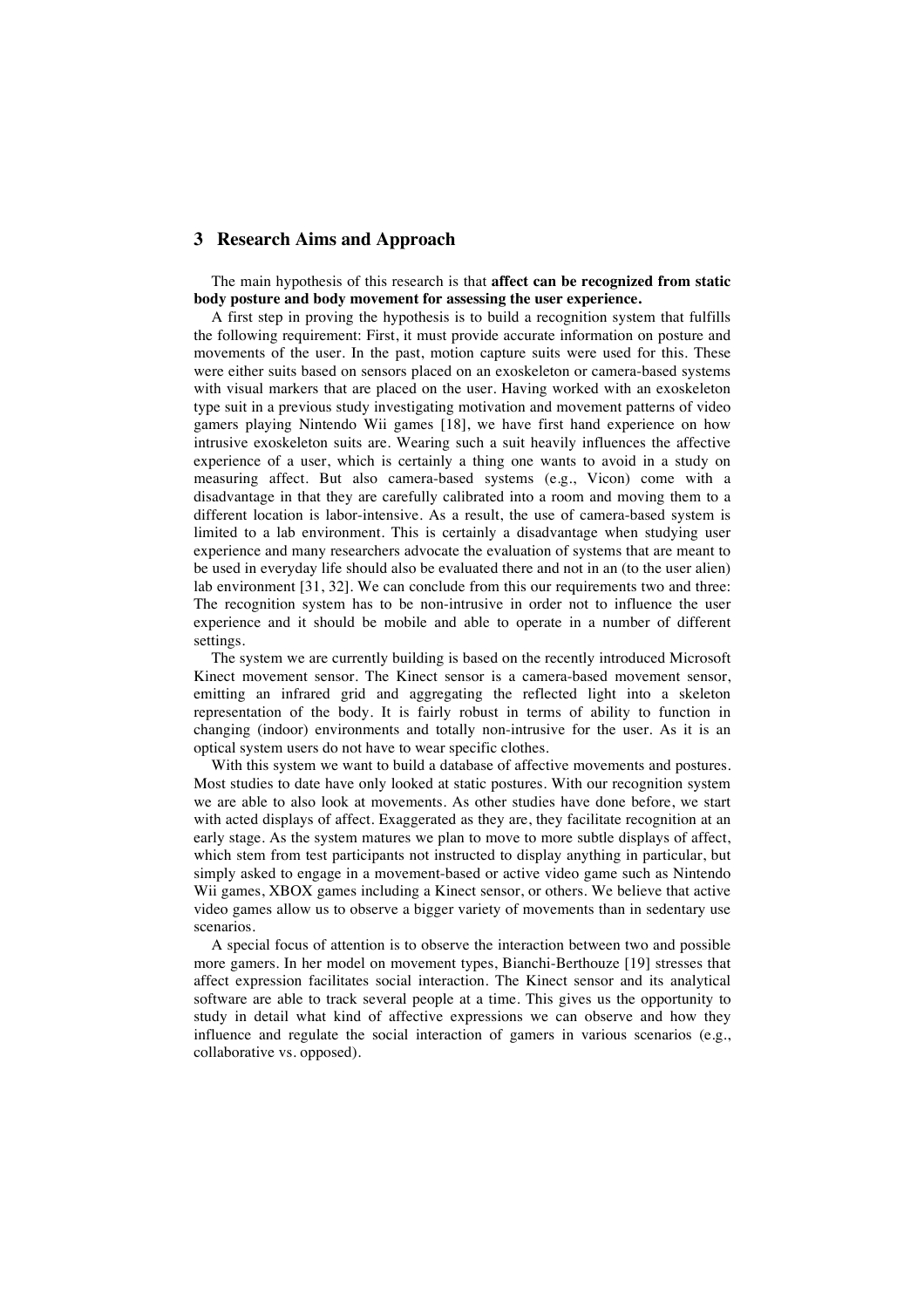### **4 Contribution and Relevance**

The research presented in this paper envisages two main contributions:

The first contribution is the **investigation of human expression of affect through the body**. While it is established that we express our affective states through posture and the way we move, the knowledge of how affect is communicated, perceived and interpreted is limited. Also, consolidating the results of existing studies is difficult as the studies often differ heavily in methodology and investigate different scenarios, e.g. dance or rehabilitation. The research presented here contributes specifically a deeper investigation on how users of active video games express affect through the body. We also aim at shedding more light on what types of movements we can observe and how in multi-gamer scenarios the bodily expression of affect influences the interaction between gamers

The second contribution is to present **a new method for assessing the affective user experience**, again in the context of active video games. A robust version of the system described earlier could assist researchers as well as practitioners in evaluations of interactive products. Fusing readings from bodily expression of affect with readings from other modes, such as facial expressions, voice, or others will result in more robust multi-modal affect recognition systems.

The immediate application of the research described here lie in the evaluation of active video games. A next step could be to integrate affect recognition based on a number of channels including posture and movement directly into such games. A game able to sense the emotion of its users could then adapt gameplay, e.g. become easier when detecting frustration of more difficult when detecting boredom. This could ensure a continuous positive user experience.

The envisaged outcome of the research presented here appears also relevant for other domains. Also in the area of embodied conversational agents and social robots, it appears beneficial if the agent or robot receives information on the affective state of its human interlocutor in order to adapt it. In human-human interaction we continuously do so and providing agents and robots with this capability would make them more realistic, i.e. more human-like. Also in the area of physical rehabilitation, a system that can recognize and analyze posture and movement could assist therapists in identifying problematic areas and aid in monitoring therapy. In educational scenarios, detecting boredom, frustration or fear can be valuable for ensuring continued motivation of students.

## **5 Conclusions**

We described our planned research in using affective feedback from body movement and posture to recognize affective states of video gamers. The recognition system we propose is non-intrusive and can be deployed in various environments allowing us to study the user "in the wild".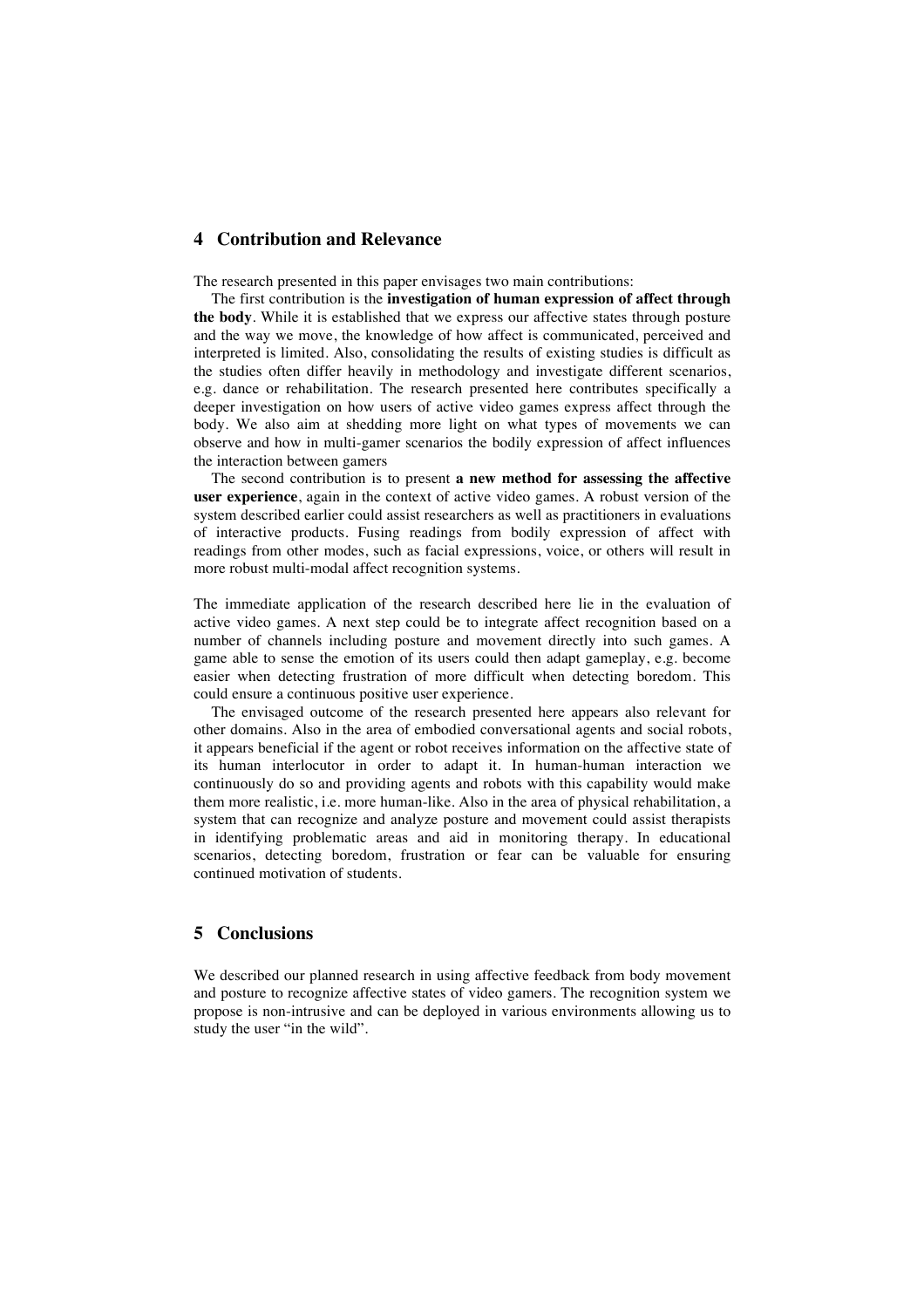We outlined a number of issues both in user experience research as well as affective computing. As this is work-in-progress at an early stage we certainly raise more questions than we can currently answer.

Yet, we believe that the work we present here can help us to get a deeper understanding of how affect is expressed through the body and to study social aspects of non-verbal communication of affect in multi-gamer scenarios. We are also positive that our work can result in a new tool to assess emotions in the evaluation of games and interactive products in general.

## **References**

- 1. Zeng, Z., Pantic, M., Roisman, G.I., Huang, T.S. (2009): A Survey of Affect Recognition Methods: Audio, Visual, and Spontaneous Expressions. IEEE Transactions on Pattern Analysis and Machine Intelligence, Vol. 31, 1, 39- 58
- 2. Hassenzahl, M., Tractinsky, N. (2006): User experience a research agenda. Behaviour & Information Technology, Vol. 25, No. 2, 91-97
- 3. McCarthy, J., Wright, P. (2004): Technology as Experience. MIT Press
- 4. Jordan, P. (2002). Designing Pleasurable Products. Taylor & Francis
- 5. Gaver, W.W., Martin, H. (2000): Alternatives. Exploring information appliances through conceptual design proposals. Proceedings of the CHI 2000 Conference on Human Factors in Computing, ACM Press, 209-216
- 6. Hassenzahl, M. (2004): Emotions can be quite ephemeral. We cannot design them. Interactions, 11, 46-48
- 7. Norman, D.A. (2004): Emotional Design. Why we love or hate everyday things. Basic Books, New York
- 8. Bargas-Avila, J.A., Hornbaek, K. (2011): Old Wine in New Bottles or Novel Challenges? A Critical Analysis of Empirical Studies of User Experience. Proceedings of the 2011 annual conference on Human factors in computing systems (CHI'11), 2689-2698
- 9. Lottridge, D. (2009): Evaluating human computer interaction through self-rated emotion. Human-Computer Interaction – INTERACT 2009, pages 860–863
- 10. Xu, D., Read, J.C., Sim, G. McManus, B. (2009): Experience it, draw it, rate it: capture children's experiences with their drawings. In IDC '09: Proceedings of the 8th International Conference on Interaction Design and Children, pages 266–270, New York, NY, USA, ACM Press.
- 11. Rinn, W.E. (1984): The neuropsychology of facial expression: a review of the neurological and psychological mechanisms for producing facial expression. Psychological Bulletin 95(1), pp. 52-77
- 12. Ekman, P., Friesen, W.V. (1967): Head and body cues in the judgment of emotion: a reformulation. Perceptual and Motor Skills, 24(3), pp. 711-724
- 13. De Gelder, B. (2009): Why bodies? Twelve reasons for including bodily expressions in affective neuroscience. Phil. Trans. R. Soc. B 364, pp. 3475-3484
- 14. James, W.T. (1932): A study of expression of body posture. Journal of General Psychology, 7, pp. 405-437
- 15. Ekman, P, Friesen, W. (1978): Manual for the facial action coding system. Consulting Psychology Press, Palo Alto
- 16. Wallbott, H.G. (1998): Bodily expression of emotion. European Journal of Social Psychology 28, 6, 879-896
- 17. Riskind, J.H. and Gotay, C.C. (1982): Physical Posture: Could It Have Regulatory or Feedback Effects on Motivation and Emotion? Motivation and Emotion 6, 3, 273-298